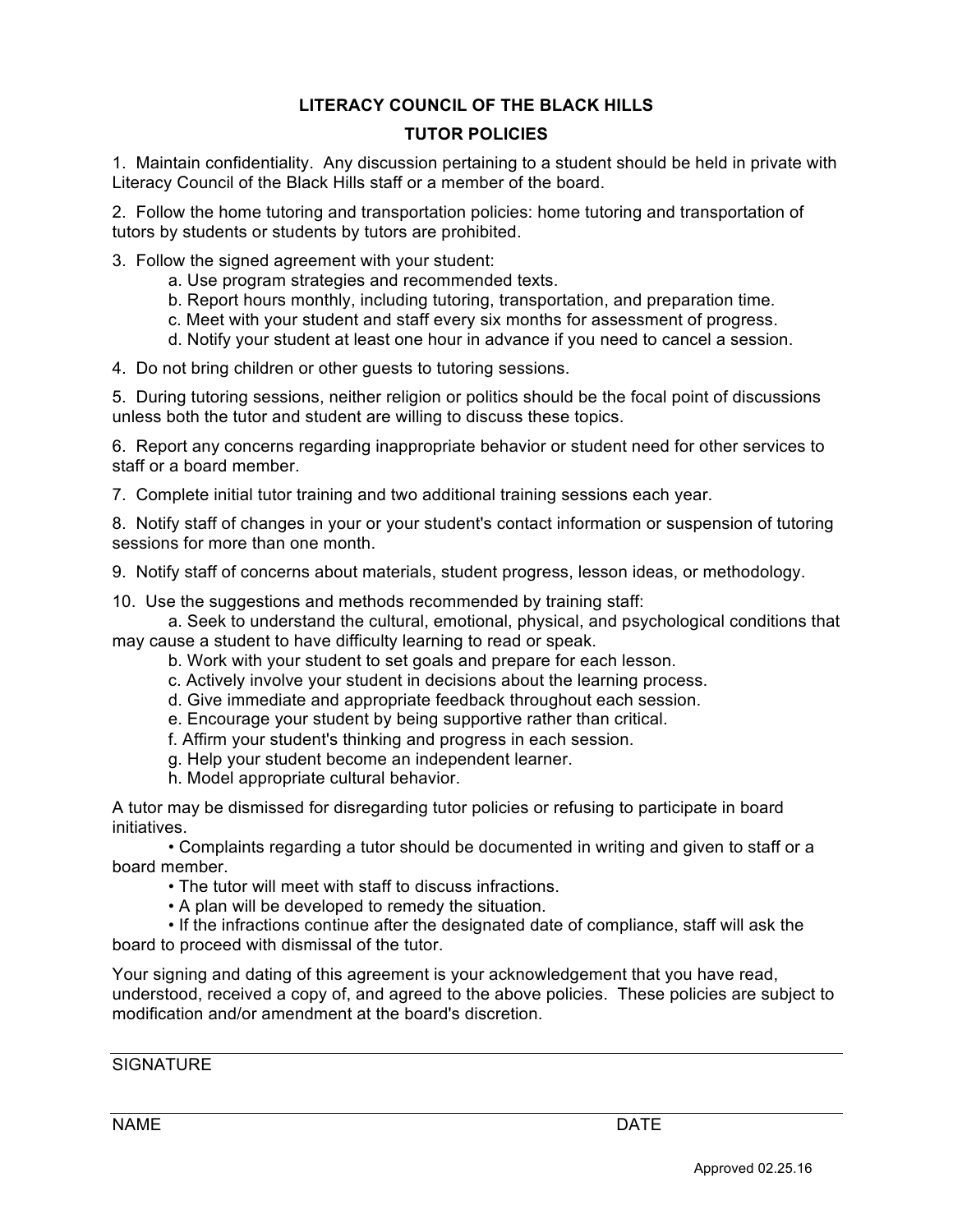# **LITERACY COUNCIL OF THE BLACK HILLS**

## **HOME TUTORING POLICY**

It is the policy of the Literacy Council of the Black Hills to prohibit tutoring at sites that are not public. This prohibition includes home tutoring.

Most tutoring is done at the Rapid City Public Library. To accommodate both student and tutor, the Literacy Council of the Black Hills has made arrangements with churches and other public institutions for tutoring time and space at their facilities. A list of currently approved alternate tutoring sites is available in the copy of the tutor training manual on the shelves of our holdings at the Rapid City Public Library.

## **TRANSPORTATION POLICY**

Transportation of a student by a tutor in a vehicle or the transportation of a tutor by a student in a vehicle for any activity directly or indirectly related to the Literacy Council of the Black Hills is prohibited by the Council for reasons of liability.

Tutors and students who do not follow these policies regarding tutoring sites and transportation will be dismissed. Your signing and dating of this agreement is your acknowledgement that you have read, understood, and agreed to the above policies.

**SIGNATURE** 

NAME DATE